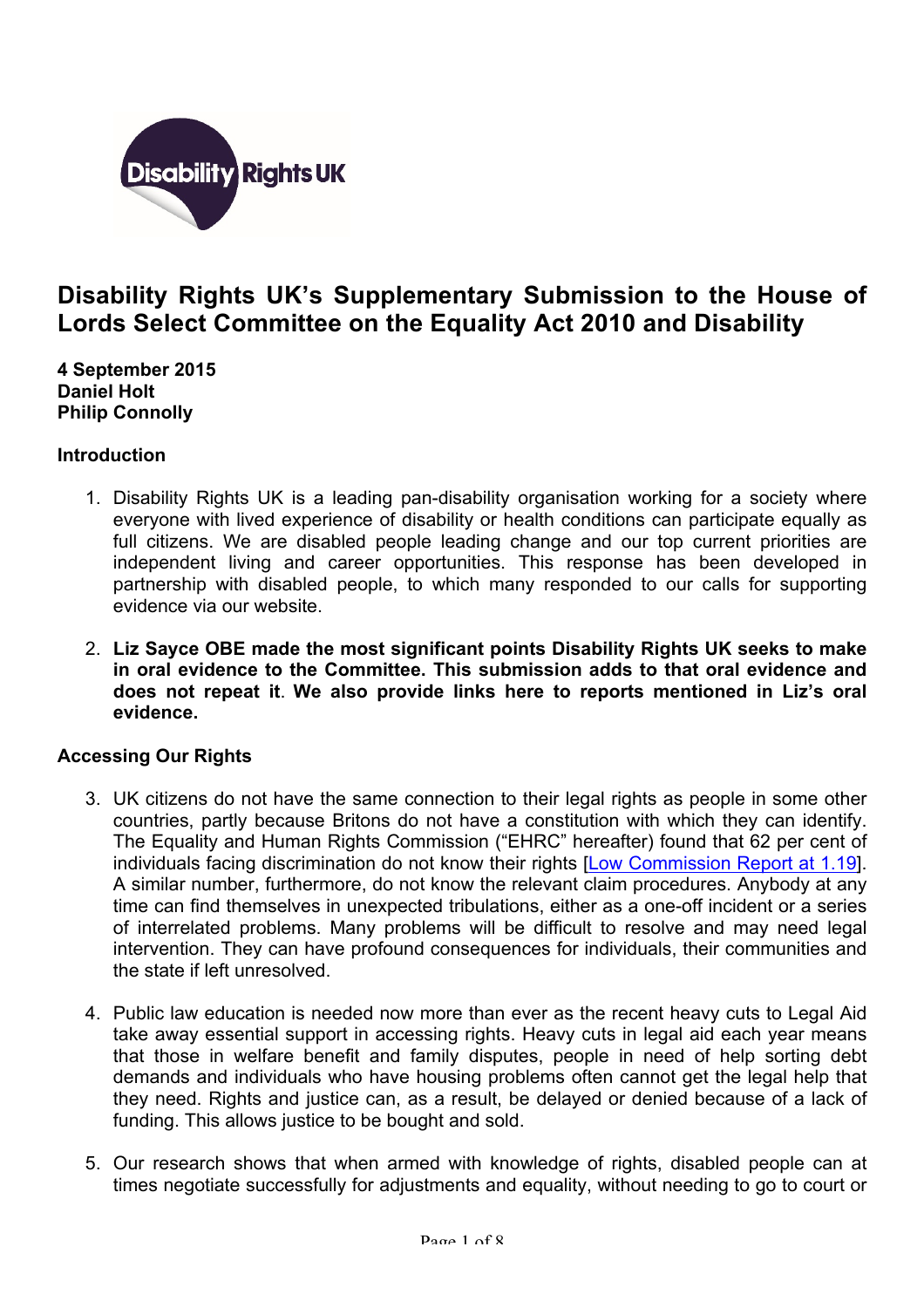a tribunal: see for instance Radar (2010) Doing Careers Differently (see http://www.disabilityrightsuk.org/how-we-can-help/publications/doing-life-differentlyseries/doing-careers-differently), through which disabled people shared tips including how to use their rights to progress at work. And DR UK runs a successful leadership programme, through which disabled people share experience of barriers and – in detail – how to overcome them, see http://www.disabilityrightsuk.org/how-we-canhelp/leadership/leadership-academy-programme-year-1. Our members, however, report repeated and frequent access barriers; lack of advice and support (as reported by the Low Commission) and no access to legal advice. Disabled people are also less likely to have internet access than other citizens so even that source of information can be more difficult to obtain.

## *Recommendation*

- 6. *As indicated by the Low Commission, good public legal education is needed in schools and adult learning schemes in order for people to know their rights and where to go for help. This would provide the general public with the knowledge, confidence and skills needed to deal with law-related issues so that people are better able to help themselves and are less likely to end up in a court or tribunal.* This needs to become part of our culture and should start at an early age as part of our national curriculum. This will allow young people to have legal knowledge, skills and confidence that they can take with them into society and share with family and friends, who can benefit from their knowledge. Public legal education enables people to manage common problems such as debt, benefits, consumer rights, discrimination, housing, employment problems and divorce. These issues can have a massive impact on people's lives. Research shows that many people worry about their problems most of the time but do not know what to do or where to go for help. The people who are hardest hit are often those who already experience some disadvantage, for example disabled people, people with literacy problems, homeless people and older people. By building rights awareness, skills and confidence public legal education can help people access services, secure their housing and employment rights and help them to seek redress when things go wrong .The law should no longer be a distant notion and instead be a tangible tool in everyday life. We also support an increase in reliable on-line information, as recommended in the 2014 report.
- 7. *The EHRC should invest in working in partnership with disabled people's organisations to share and promote information and advice, so that disabled people become better able to negotiate for their own rights in practice; and the EHRC should track use of rights in practice***.** They could also, as the Disability Rights Commission used to do, offer to provide letters and briefings on headed paper to validate legal points to support disabled people challenging discrimination or negotiating for adiustments.
- 8. *Government should introduce a one-stop information and advice point, similar to the Australian Job Access service, that offers free information and Helpline advice to both disabled people and businesses (particularly small businesses***) on everything to do with disability access and employment.** When individuals and businesses can access advice at the moment that they need it, they are more likely to find solutions that support disabled people's equality and participation. See http://www.jobaccess.gov.au/ for the thousands of pages of information on the Australian site.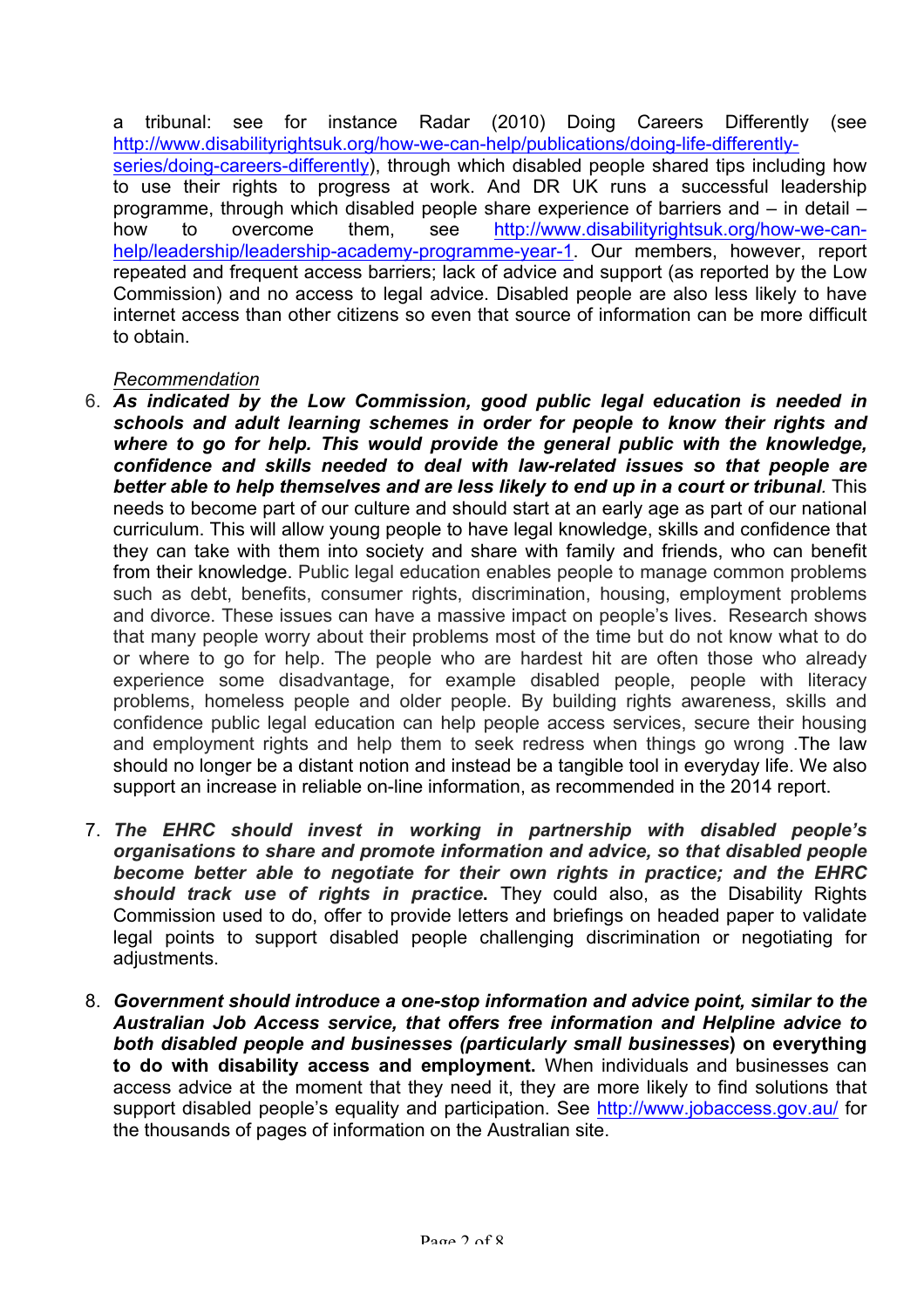#### **Substantial Disadvantage and the Duty to Provide Reasonable Adjustment: The Need for Clarity**

- 9. The reasonable adjustment duty requires substantial disadvantage caused by a practice, criterion or provision ("PCP"). It appears unclear to whom the disabled person should be compared and whether a comparison is necessary in order to discover whether the disabled person is at a substantial disadvantage, especially given that it is not required by systems like the United States ("US"). There have been, as a result of the confusion, different understandings of the comparator.
- 10.In *Smith v Churchill Stairlifts*, the court said that comparison is to be made to a nondisabled person who is not placed at a disadvantage by the same PCP. In *Royal Bank of Scotland v Ashton*, on the other hand, it was said that the comparator would be a question of fact and a judgment as to whether the claimant was disadvantaged. The court added that all persons affected by the PCP should be considered the appropriate comparator, as opposed to only those who are not disadvantaged by the PCP. Yet another approach was taken by Baroness Hale in *Redcar and Cleverland Primary Care Trust v Lonsdale* as she considered the comparator as 'non-disabled people generally'. This approach does not require a search for a non-disabled person affected by the PCP.

## *Recommendation*

11.The Redcar judgement is a step in the right direction as a comparator is unnecessary. *Not requiring a comparator avoids the complex discussions as to how an appropriate comparator should be found. Consideration could instead focus on whether a PCP, when performing a function or job, substantially disadvantages the concerned disabled person. With this approach, a comparator would not be required when determining whether the concerned disabled person is disadvantaged as it would be evident from the case facts. This approach would also allow the duty-bearer to seek alternative methods of providing reasonable adjustment, as illustrated in the Archibald case.* The US takes a similar to approach where one does not have to look to a non-disabled person to know whether a disabled person needs reasonable adjustment. This demonstrates that a comparator is not required for the duty to provide reasonable adjustments to be successful. We would be happy to discuss this issue further with the Committee.

## **Keeping Government Support Linked to the Duty to Provide Reasonable Adjustment**

- 12.Access to Work assists disabled people to seek employment or remain in work, resulting in reduced out of work benefits, medical costs and supported social activities, and therefore cost savings. It also creates paid roles for others to help the disabled person, such as support workers and interpreters. Employment also allows disabled people to lead more active and healthier lifestyles. Access to Work truly supports disabled people's independent lives and applies to all employers and does not have an upper limit, with the exception of governmental ministerial departments.
- 13.The Access to Work scheme, however, has not escaped changes stemming from restrictions in public spending. A cap has been placed on individual awards from October 2015; and certain equipment such as analogue hearing aids, voice activated software and desk raisers are no longer provided. This, therefore, may prevent a disabled person from accessing work, forcing her to claim benefits and contribute to the unemployment rates.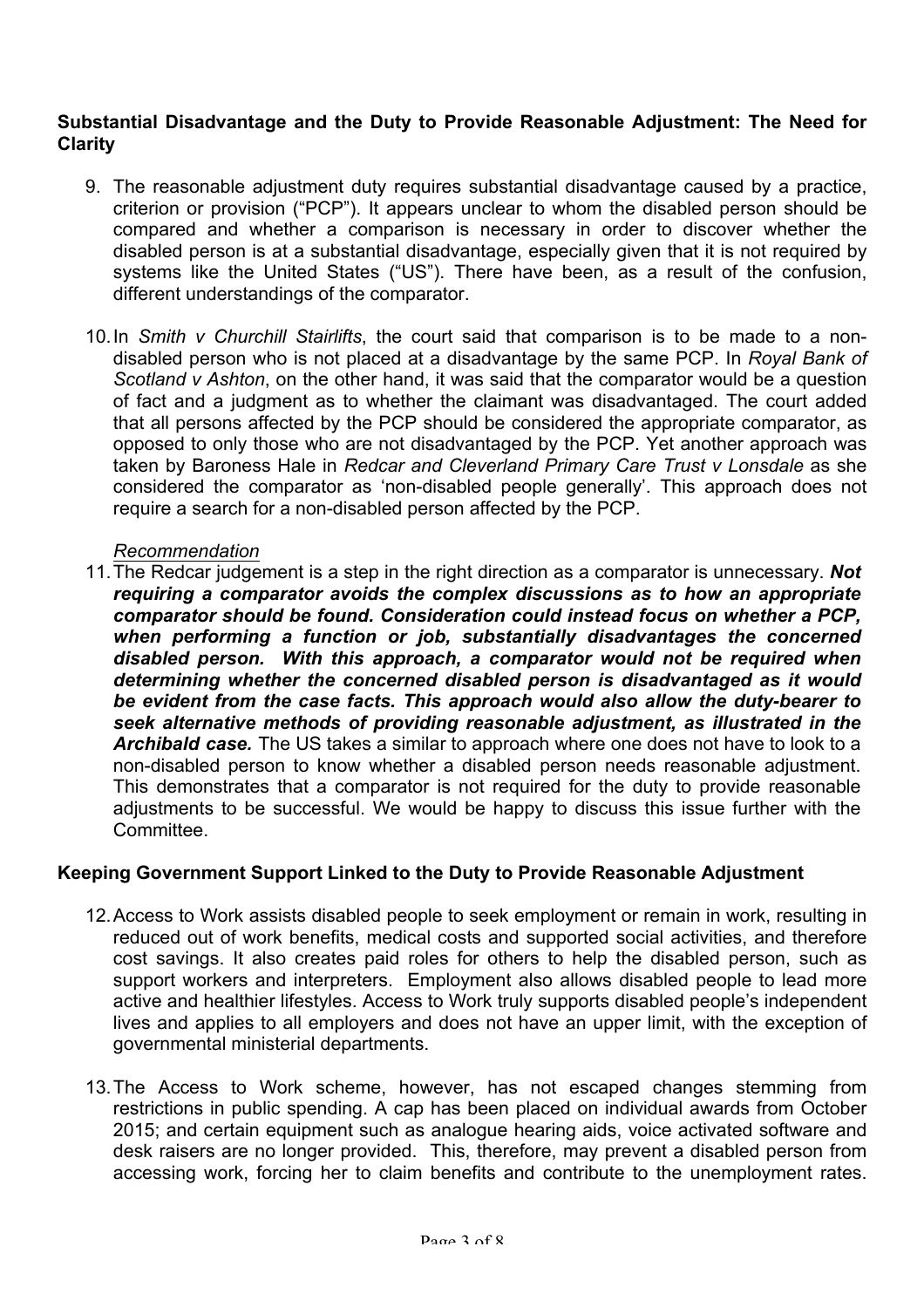The cap means that Access to Work will only provide awards up to a limit set at one and half times average salary from October 2015. This is a limit of £40,800 per person per year, which will be uprated annually in line with the level of average salaries.

- *14.*Access to Work in its current form helps us move towards fair and inclusive economic opportunities, promoting sustainable growth by enabling a broad range of people to be in employment. Placing more responsibility on employers for supports and adjustments risks deterring employers from employing disabled people. For the government, however, Access to Work is a good investment and makes economic sense, as for every £1 spent on Access to Work the Exchequer recoups £1.48. Expanding the programme would ensure that employers are more responsive towards employing disabled people because government in effect remove the perceived disincentives for employers. The government, at the same time, can enable more people to reduce their needs for out of work benefits, as well as achieving other savings through reduced use of health services.
- *15.*Without Access to Work, employers in effect may be expected to pick up the costs of adjustments that are not 'reasonable', particularly in the case of small employers. DR UK's 2015 report on Access to Work showed that placing pressure on job seekers to expect their prospective employer to fund their support or equipment led to huge stress just at the time that disabled people seek to settle in to a new job: see http://www.disabilityrightsuk.org/news/2015/april/access-work-call-members

## *Recommendation*

16.*We need commitment to strong and long-term investment into Access to Work in order to support more people to get a job, self-employment opportunity or keep their employment.* Liz Sayce OBE, Chief Executive of Disability Rights UK, proposed doubling the numbers of recipients in her 2011 report. In order to get disabled people into work and reduce their need for out of work benefits, we need the Government to set clear success measures and publish progress against them, including numbers, the diversity of people supported and the impact Access to Work is having on getting and keeping jobs. We must also address some specific difficulties with support for self-employed people, people with fluctuating conditions and mental health or learning difficulties. We must also work towards greater satisfaction amongst disabled people and employers with the process, the quality of customer service, the process's timeliness and individual experience.

## **The Effectiveness of the Public Sector Equality Duty**

17.Disability law (ie the DDA 1995) broke new ground in expecting people to be treated differently in order to secure equal outcomes (through the reasonable adjustment duty); and the Public Sector Duty takes that principle further, moving away from just redress after the event to proactive, systemic change. In the early period of the Disability Equality Duty, brought in under the DDA 2005, we identified significant success stories, where disabled people had been truly engaged in co-producing new solutions to policies and services – see http://www.disabilityrightsuk.org/how-we-can-help/publications/lights-camera-action. In 2014, DR UK published guidance on Inclusive Communities, providing a range of examples in which public sector bodies worked in co-production with disabled people to promote inclusive policies – from planning to education - see http://www.disabilityrightsuk.org/policy-campaigns/reports-and-research/inclusive**communities**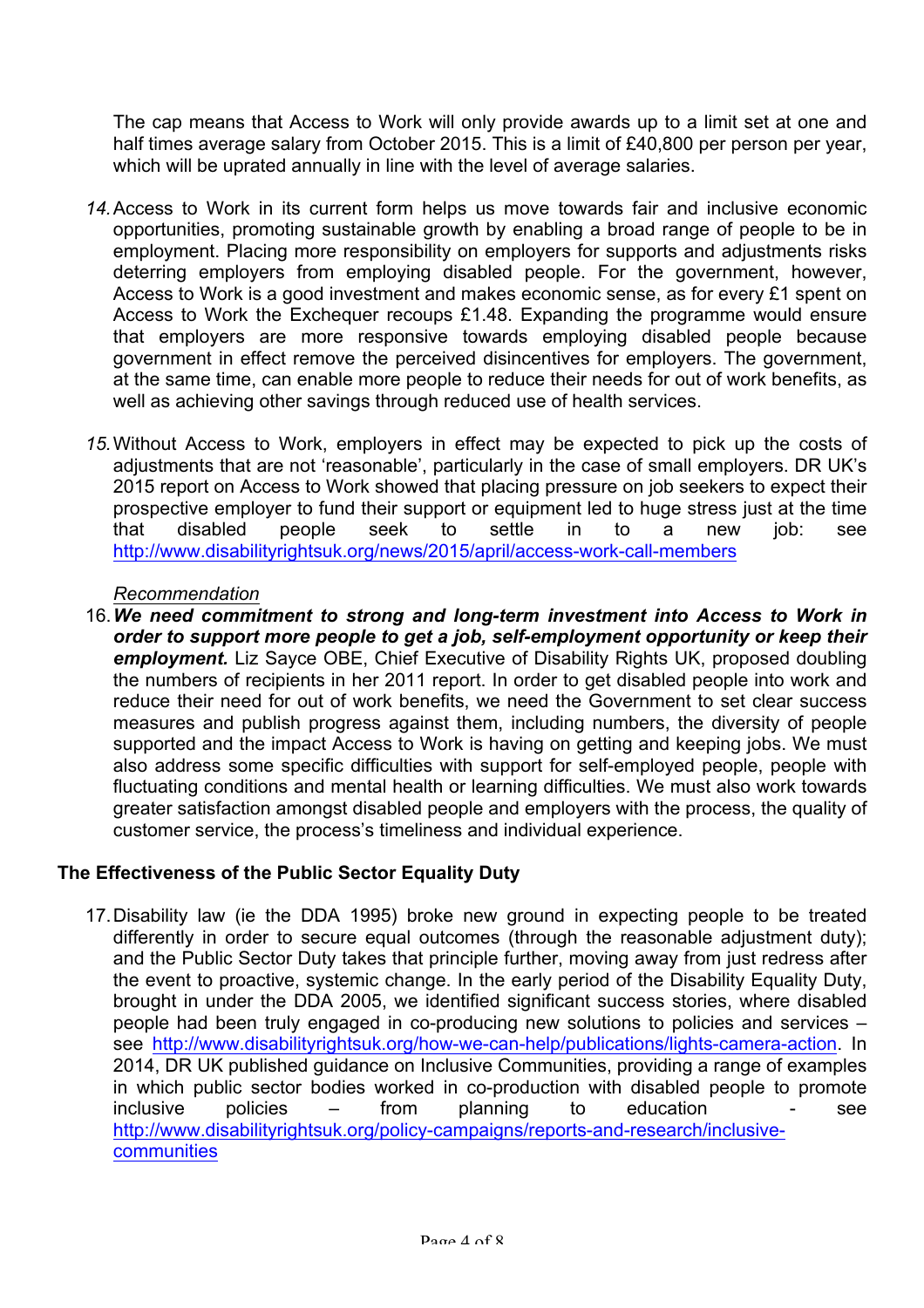*18.*Since the Public Sector Equality Duty has replaced the Disability Equality Duty we continue to know of good examples of its use, and support the duty as a fundamental tool in promoting systemic change. However, the lack of requirement for 'engagement' and the discretion allowed to select outcomes can mean that disability equality is sidelined, especially in a period of resource restriction – when disadvantaged groups can end up competing over diminishing funding and staff attention. We do not see the level of promotion of the Public Sector Duty that was the case when it was first introduced: its implementation cannot be left to committed junior staff; it requires leadership from the highest level across government and the whole public sector, and all those agencies with which it contracts.

## *Recommendation*

- 19.*We recommend that consideration be given to replacing 'due regard' with 'to take steps towards', which is found in the United Nations' International Covenant on Economic, Social and Cultural Rights and other proactive duties.* Although the 'due regard' approach has the potential to ease the regulatory resistance generated by "command and control', a duty 'to make steps' imposes an obligation on the state to act and improve the situation and it is easier for the courts to apply. It could ensure that the public sector more consistently moves forward from minimal compliance and encourage it to really think about its duty.
- 20.*The public sector also needs much greater promotion and attention in relation to disability.* Disability is different from some other protected characteristics in that it often requires positive action and money to be spent in order to achieve equal opportunity. This often leads to disability being avoided. The duty should, therefore, afford greater protection to disability in light of the positive obligation placed upon duty-bearers to ensure compliance with the Act's provisions. This requires leadership right across Government and the public sector – and amongst organisations with which the public sector and government contract.

## **Transport on Buses: The Missing Piece**

21.The Act's failure to provide fresh and unitary guidance on the wheelchair space on buses is a missed opportunity to ensure that wheelchair users, in their quest to lead independent lives, can use the space. Wheelchair users are often left at the bus stop after several buses have passed and denied access because of buggies, baggage and people standing in their space. This negatively affects their ability to get to work as journey times become unpredictable, particularly during peak times. This can also make accessing jobs further away more difficult as the ability to make transport connections is hampered. Independent and stress-free social time also becomes more challenging, especially when they cannot use other public transport available to non-disabled people. The Public Service Vehicles (Conduct of Drivers, Inspectors, Conductors and Passengers) Regulations 1990 are also being disproportionately used against disabled people. Buses are often overpopulated, even without a wheelchair user on board, but more passengers are permitted to enter the bus. It appears to be discriminatory to refuse access to a wheelchair user when, at the same time, more non-wheelchair users are let onto the bus. Similarly, a wheelchair user is often refused access when there are one or more buggies in the wheelchair spot. When a wheelchair user is in their space, however, buggies are often allowed on-board. These regulations are, therefore, are being applied discriminatorily in favour of non-wheelchair users. This cannot continue and further legislative guidance is needed.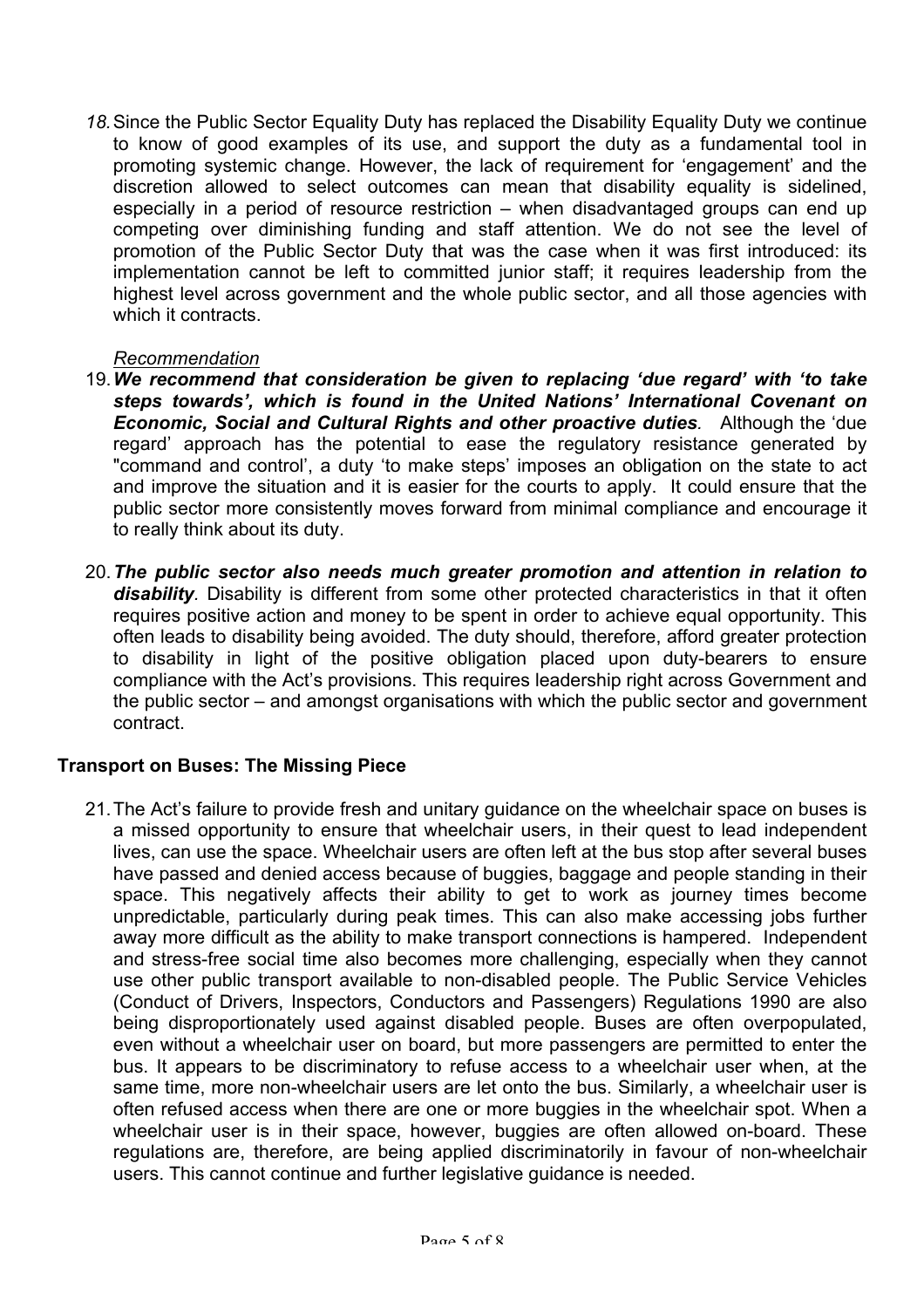## *Recommendation*

22.*The wheelchair space was created to allow wheelchair access to the bus. It was not created for extra standing capacity, buggies or baggage. The current provisions imply that wheelchair users can only use the space when it is convenient for everybody else. That is not true equal opportunity.* Usually, the preferred solution is for agreement amongst passengers and this often occurs. However, at other times wheelchair users are being unfairly denied when others would not be refused access. Buggy users and those with baggage need to understand that they cannot use the space if a wheelchair user needs it. Non-wheelchair users have greater options available to them as they can decide to fold their buggies in favour of vacating the bus and they can use public transport unavailable to wheelchair users. New provisions are needed to give effect to the space's intended use and give wheelchair users guaranteed use of the space, unless a wheelchair user already occupies it or it is needed for an emergency.

# **The Housing Gap**

23.Disability Rights UK and Habinteg Housing Association are concerned that the new housing standards, to be introduced from October 2015, may reduce the supply of high quality accessible homes. This has obvious implications for disabled people's equality and independent lives, as a lack of accessible properties makes it harder to find your own home that provides shelter, freedom, control and privacy. Although there is a 124-page impact assessment of building process costs with the consultation documents, the impact on equality between people has not been published. Habinteg's specific response to the consultation can be read here: http://www.habinteg.org.uk/mediaFiles/downloads/103251243/Summary\_Response\_Housi ng\_Standards\_Consultation.pdf

## *Recommendation*

*An equality assessment should be published if it has been conducted or Ministers should set out their timetable for conducting and publishing such an assessment.* The Equality Act 2010's provisions dealing with adjustments to common parts of a residential building should also be brought into force. There needs to be greater enforcement of access and reasonable adjustment provisions, particularly in respect of the private sector.

# **Disabled Political Office Holders: Opening the Doors**

24.Disabled people are lacking representation in Parliament to the extent where Members of Parliament ('MP') statistics are not recorded as they are with gender and race. The Equality Act has exemptions in Schedules 6 and 18, which prevents political office holders from benefitting from adjustments that would make the role manageable. Requiring MPs to work full time is a barrier that can prevent a disabled person from standing for elected office as they may not be physically and/or mentally able to manage the demands of the role.

## *Recommendation*

25.*The law ought to be changed to allow MPs to job share as a reasonable adjustment to the existing practice of only allowing one person to represent each constituency in Parliament.* Job sharing has for a long while now allowed disabled people to balance their lives with other working roles. This would allow for the retention of valuable talents and the diversity of experience that brings greater innovation and insight to private, public and third sector organisations. Making this change would also work towards satisfying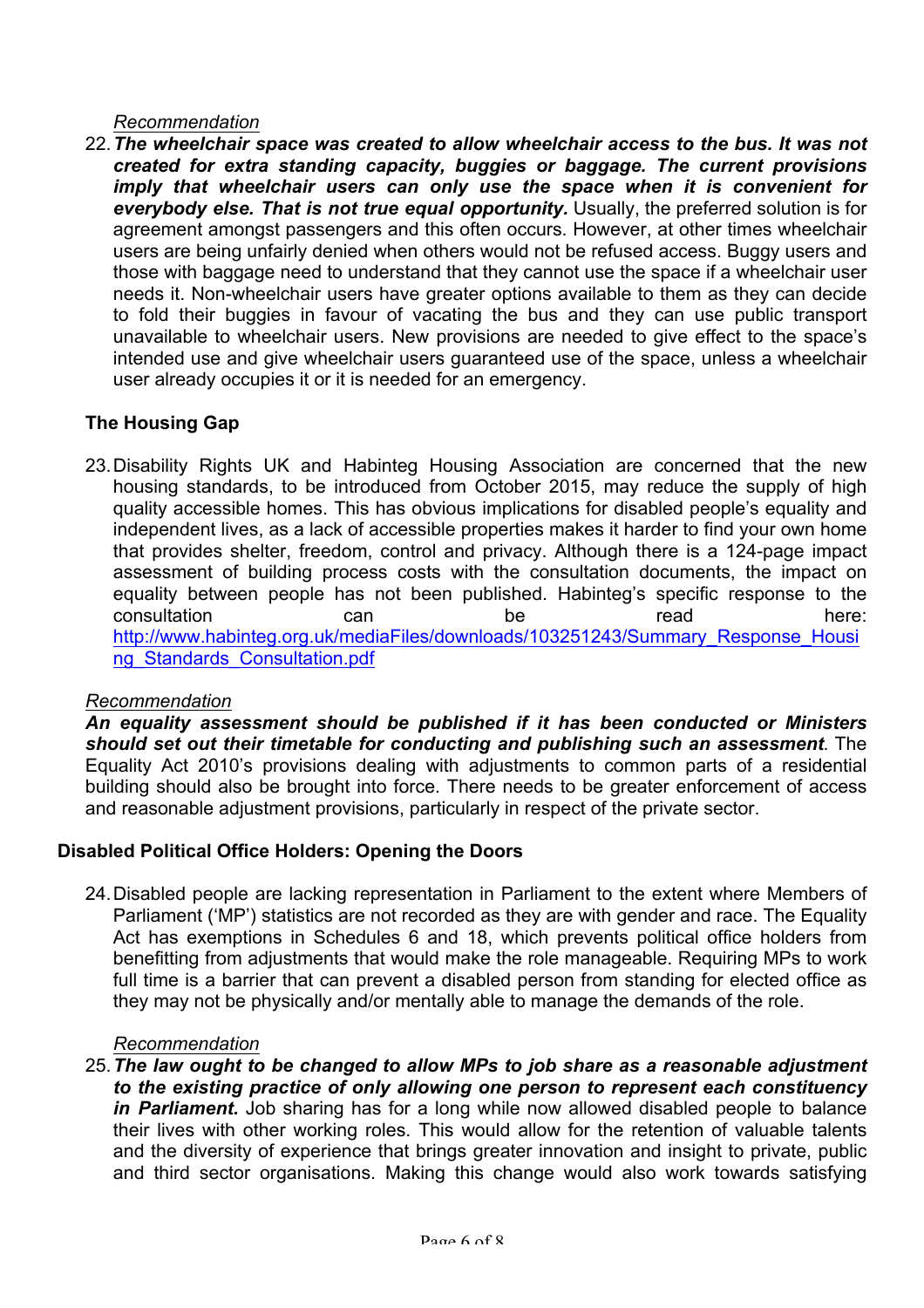Article 29 (a) of the United Nations Convention on the Rights of People with Disabilities that obliges the UK to facilitate Disabled people holding office and participation in public affairs.

## **Equality and Human Rights Commission: Supporting and Furthering Disability Rights**

26.Replacing the separate Equal Opportunities Commission, Commission for Racial Equality and the Disability Rights Commission with a wider Equality and Human Rights Commission were rational in that people cannot be boxed into single identities. The Commission has enjoyed some small success in creating a debate and a narrative. *From Safety Net to Springboard* is an example such work, which re-framed the purpose of social care as enabling full participation – not offering residual care. They have also gathered evidence to influence change such as *Hidden in Plain Sight*, a formal inquiry into disability-related hostility, harassment and hate crime. However, there has been relatively little active strategic work with partners in the disability sector, little by way of publicised strategic litigation on disability, and therefore relatively little confidence externally in progress on disability equality. The Disability Rights Commission, for example, produced codes of practice through consultation with disabled people, the Federation of Small Businesses, unions and parents organisations amongst others, leading to widespread dissemination, distribution and ownership. This would be a method worth exploring.

#### *Recommendation*

27.*The EHRC's Disability Committee, a statutory decision-making committee, needs to be more prominent in order to have greater public recognition. This would allow disabled people to view the Committee as a strategic enabler and enforcer of equality, in the same way they could with the Disability Rights Commission*. The Committee also needs greater resources allowing it to make a bigger impact on the rights of disabled people through better engagement and consultation. One simple thing it could do is to publish regular updates on significant litigation on disability equality to both disabled people's organisations and employers and service providers.

## **Enforcing Our Rights**

28.Enforcing our rights is difficult because of lack of access to justice, as discussed above. Accessing the courts and tribunals to give effect to our legal right is a challenge. A case involving goods and services would most likely be taken through the small claims process, which requires filling out forms, mediation and financial resources. The employment tribunals have similar obstacles and also incur higher court fees for discrimination cases. This makes it more difficult for disabled people, who often have lower incomes and are at greater risk of poverty, to access justice.

#### *Recommendations*

29.*It would be helpful for the EHRC to work strategically with all the inspection bodies and ombudsmen - to embed the promotion and enforcement of the Equality Act as it relates to disabled people into all the existing complaints procedures and appeals processes. For instance, in health and social care there are proposals to create a single, streamlined complaints process and ombudsman; if this whole body was charged with resolving complaints about discrimination and disputes over adjustments, that could significantly extend and simplify processes of redress and resolution for disabled people.* Clear and well-publicised joint agreements with bodies